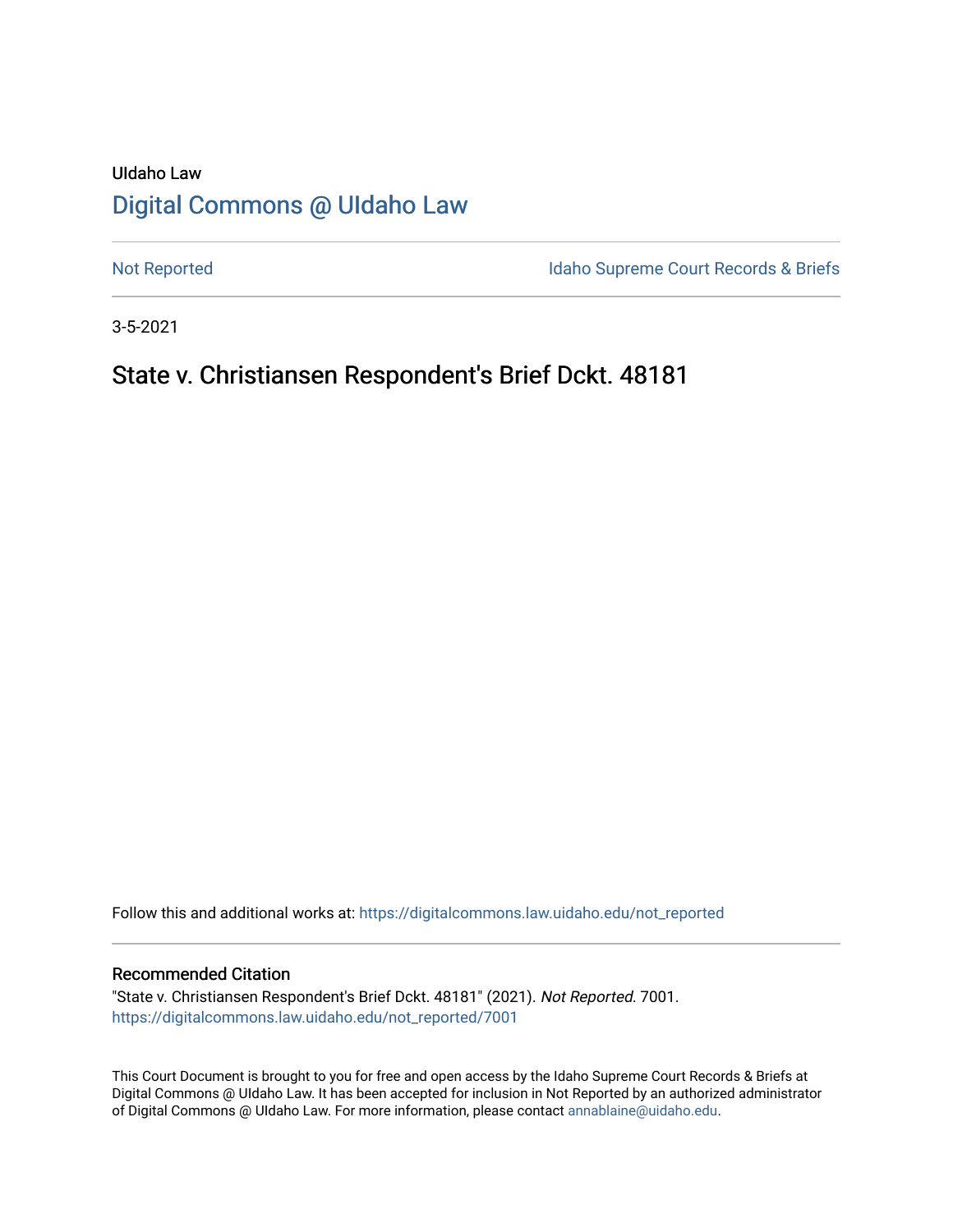Electronically Filed 3/5/2021 12:16 PM Idaho Supreme Court Melanie Gagnepain, Clerk of the Court By: Murriah Clifton, Deputy Clerk

#### **IN THE SUPREME COURT OF THE STATE OF IDAHO**

**) ) )**

**) )**

**) ) )**

**STATE OF IDAHO,**

**Plaintiff-Respondent,**

**v.** 

**DWAYNE CHARLES CHRISTIANSEN, )**

**Defendant-Appellant.**

**No. 48181-2020** 

**) Bonneville County Case No. CR10-19-1960** 

**BRIEF OF RESPONDENT** \_\_\_\_\_\_\_\_\_\_\_\_\_\_\_\_\_\_\_\_\_\_\_\_

\_\_\_\_\_\_\_\_\_\_\_\_\_\_\_\_\_\_\_\_\_\_\_\_

**APPEAL FROM THE DISTRICT COURT OF THE SEVENTH JUDICIAL DISTRICT OF THE STATE OF IDAHO, IN AND FOR THE COUNTY OF BONNEVILLE**

\_\_\_\_\_\_\_\_\_\_\_\_\_\_\_\_\_\_\_\_\_\_\_\_

**HONORABLE DANE H. WATKINS, JR. District Judge**

\_\_\_\_\_\_\_\_\_\_\_\_\_\_\_\_\_\_\_\_\_\_\_\_

**LAWRENCE G. WASDEN Attorney General State of Idaho**

**COLLEEN D. ZAHN Deputy Attorney General Chief, Criminal Law Division**

**KENNETH K. JORGENSEN Deputy Attorney General Criminal Law Division P. O. Box 83720 Boise, Idaho 83720-0010 (208) 334-4534 E-mail: ecf@ag.idaho.gov** 

**ATTORNEYS FOR PLAINTIFF-RESPONDENT** **ANDREA W. REYNOLDS Deputy State Appellate Public Defender 322 E. Front St., Ste. 570 Boise, Idaho 83702 (208) 334-2712 E-mail: documents@sapd.state.id.us** 

**ATTORNEY FOR DEFENDANT-APPELLANT**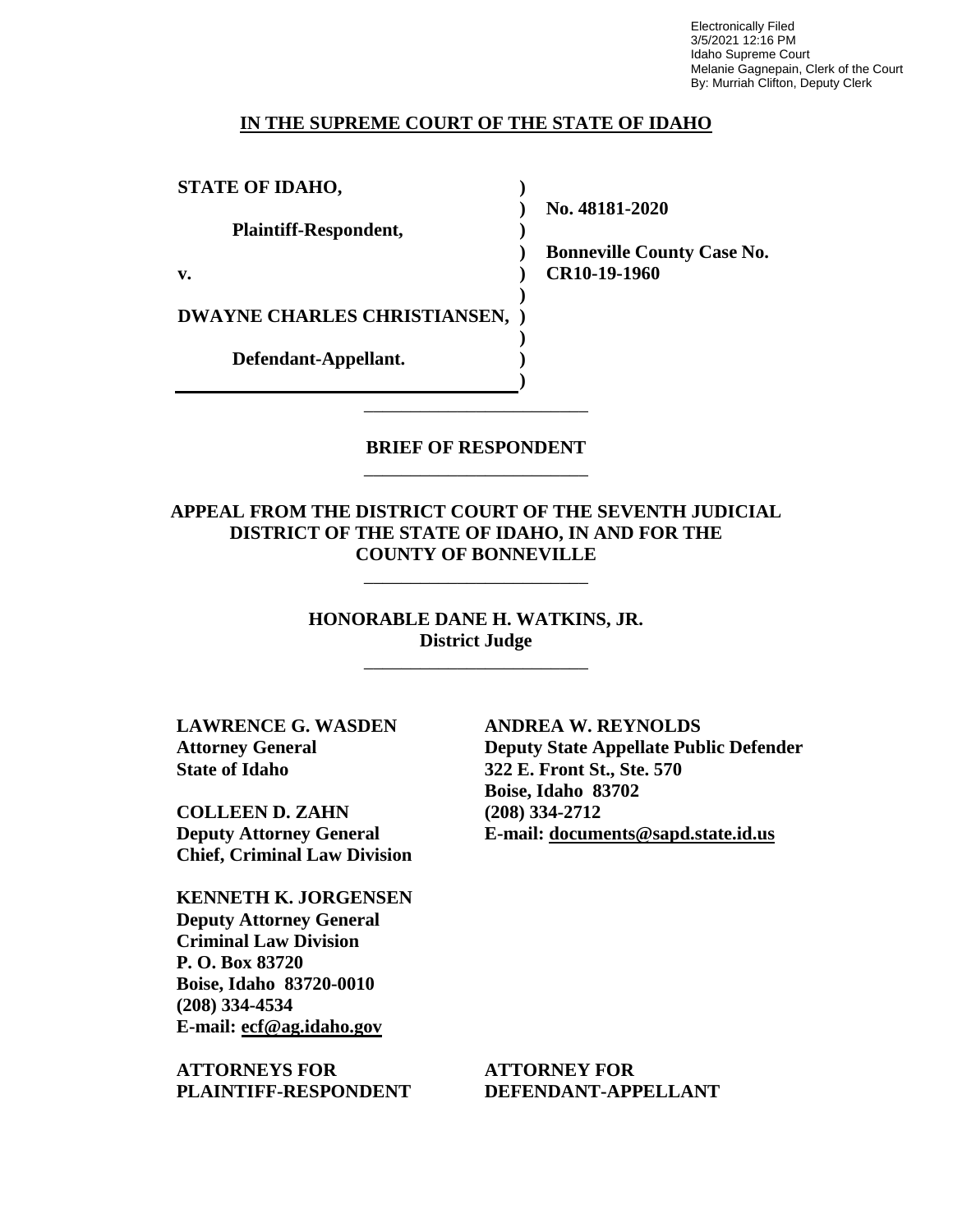# **TABLE OF CONTENTS**

| Christiansen Has Failed To Show That The District Court<br>Erred When It Denied His Motion For Credit For Time     |  |
|--------------------------------------------------------------------------------------------------------------------|--|
| A.                                                                                                                 |  |
| <b>B.</b>                                                                                                          |  |
| $\mathcal{C}$ .<br>Christiansen Is Not Entitled To Credit For Time<br>Served On Charges Other Than The Offense For |  |
| Christiansen Has Shown No Abuse Of Discretion<br>D.                                                                |  |
|                                                                                                                    |  |
|                                                                                                                    |  |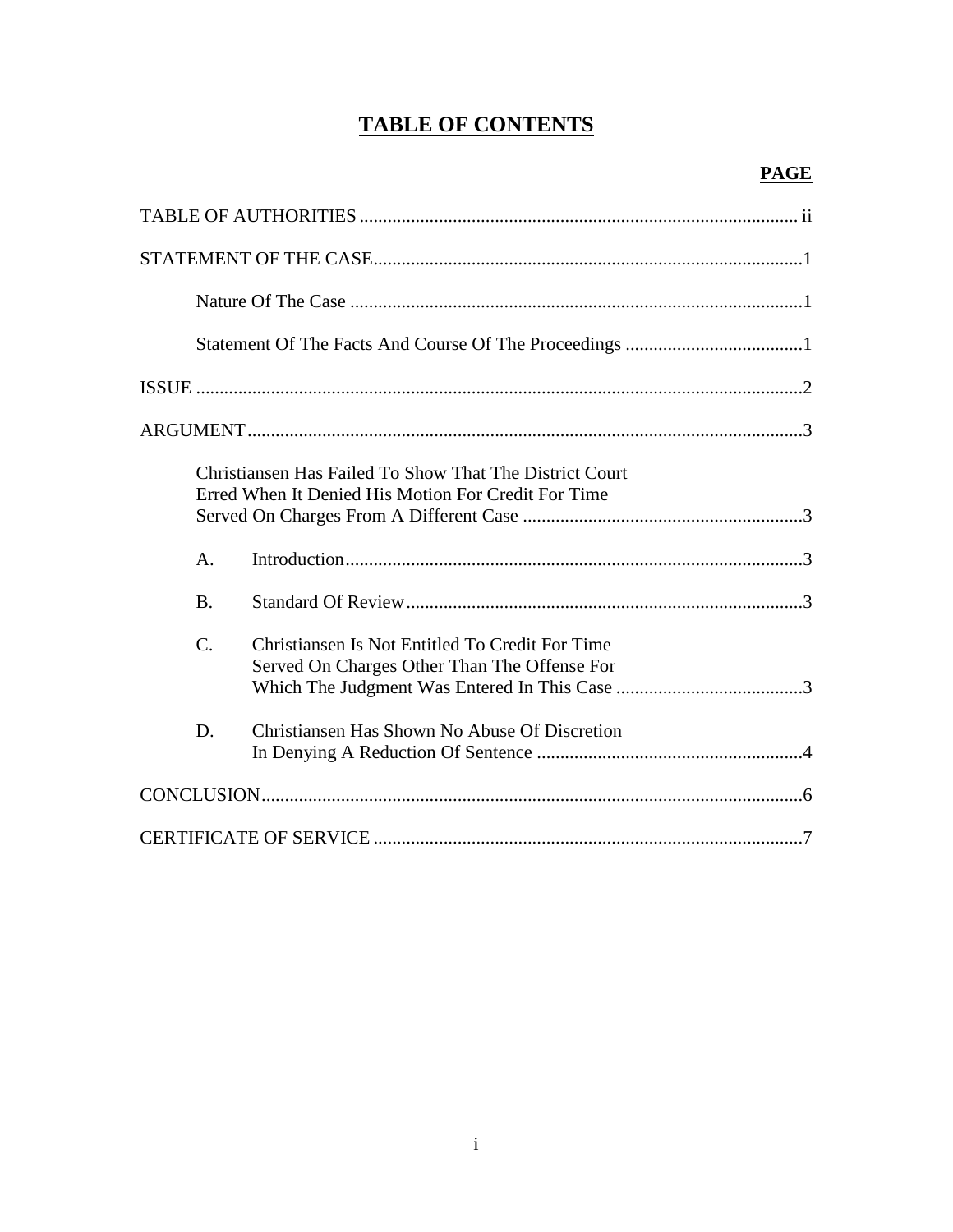# **TABLE OF AUTHORITIES**

| <b>CASES</b>    | <b>PAGE</b> |
|-----------------|-------------|
|                 |             |
|                 |             |
|                 |             |
|                 |             |
|                 |             |
|                 |             |
|                 |             |
|                 |             |
|                 |             |
| <b>STATUTES</b> |             |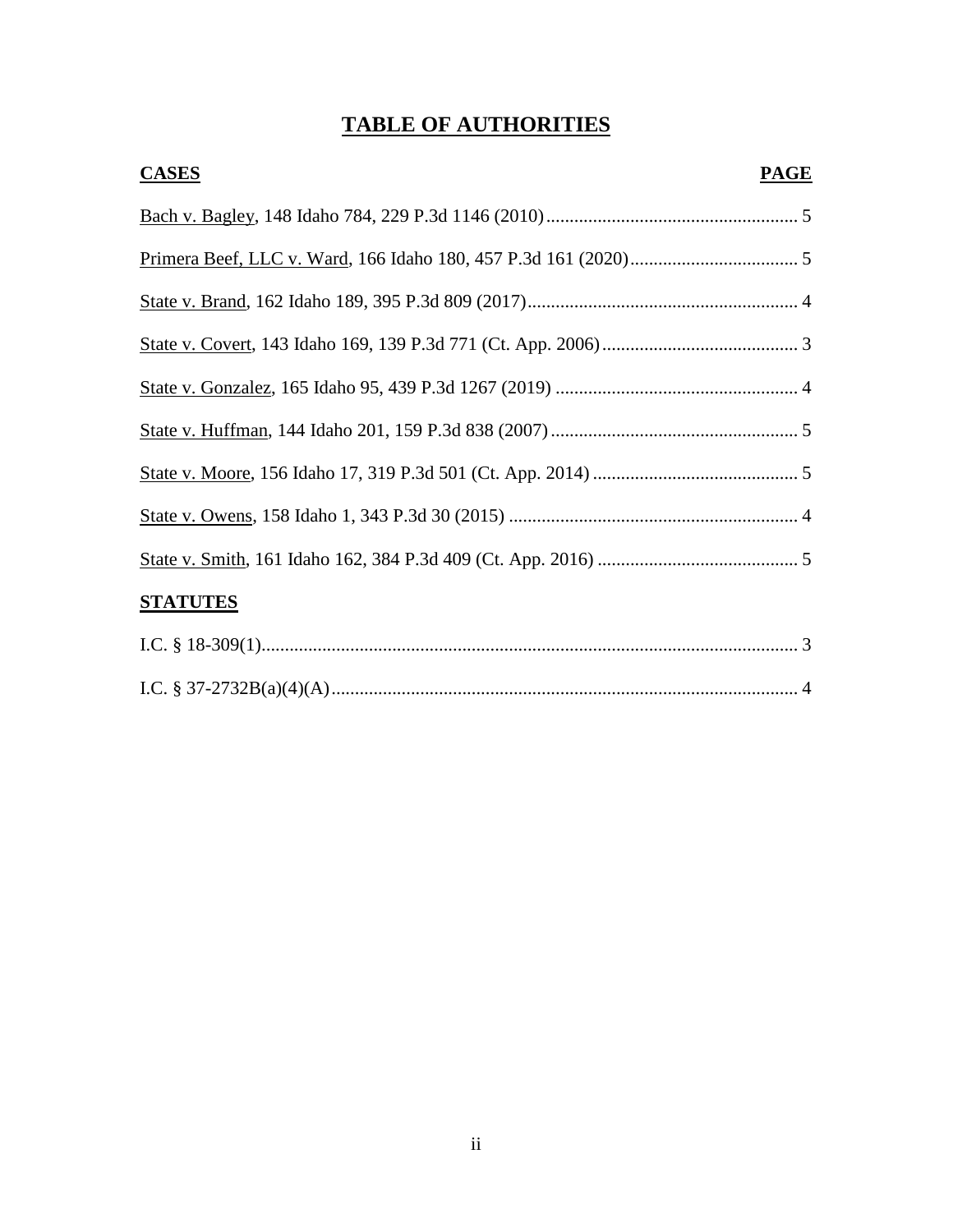#### STATEMENT OF THE CASE

### Nature Of The Case

Dwayne Charles Christiansen appeals from the denial of his motion for credit for time served.

### Statement Of The Facts And Course Of The Proceedings

The district court entered judgment on Christiansen's conviction for trafficking in methamphetamine and sentenced him to ten years with three and one-half years determinate. (R., vol. 2, pp. 4-5 (citing the page numbers of the electronic file).) The district court awarded credit for time served. (R., vol. 2, p. 5.)

 Christiansen filed a motion under Rule 35 "seeking credit of 224 days" served in a different case or, alternatively, "120 days from" a third case. (R., vol. 2, pp. 9-12.) Christiansen argued it "seems unduly harsh" and is a "pretty severe consequence" that he not get credit for the time served in the first of those cases, which was "ultimately dismissed." (R., vol. 2, p. 11.) The alternative request for 120 days for time served in a different case was requested "for similar reasons." (Id.)

The district court denied the motion. (R., vol. 2, p. 25.) Christiansen filed a notice of appeal timely from the denial of his Rule 35 motion. (R., vol. 2, pp. 28-30.)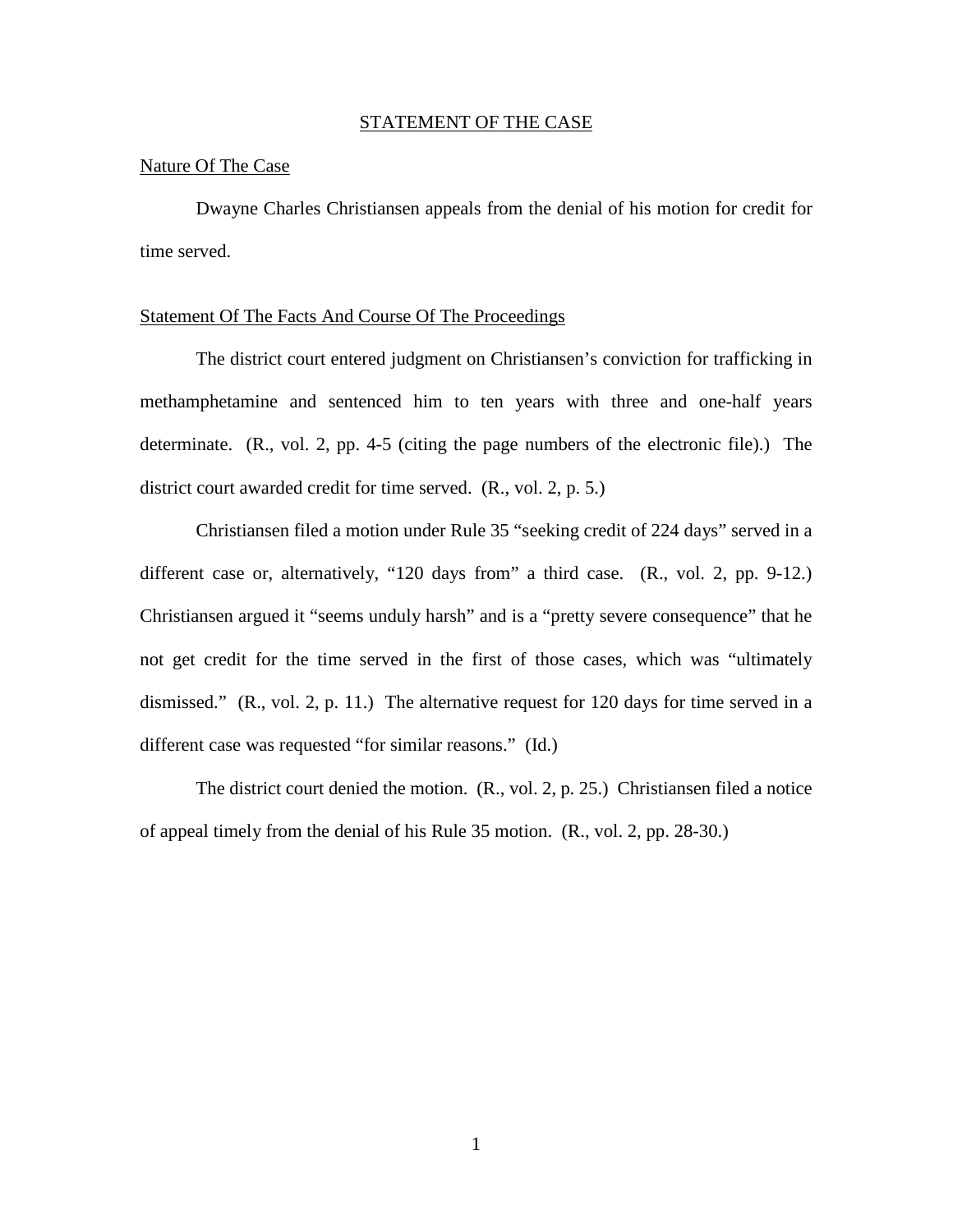## ISSUE

Christiansen states the issue on appeal as:

Did the district court abuse its discretion when it denied Mr. Christiansen's motion for credit for time served?

(Appellant's brief, p. 3.)

The state rephrases the issue as:

Has Christiansen failed to show that the district court erred when it denied his motion for credit for time served on charges from a different case?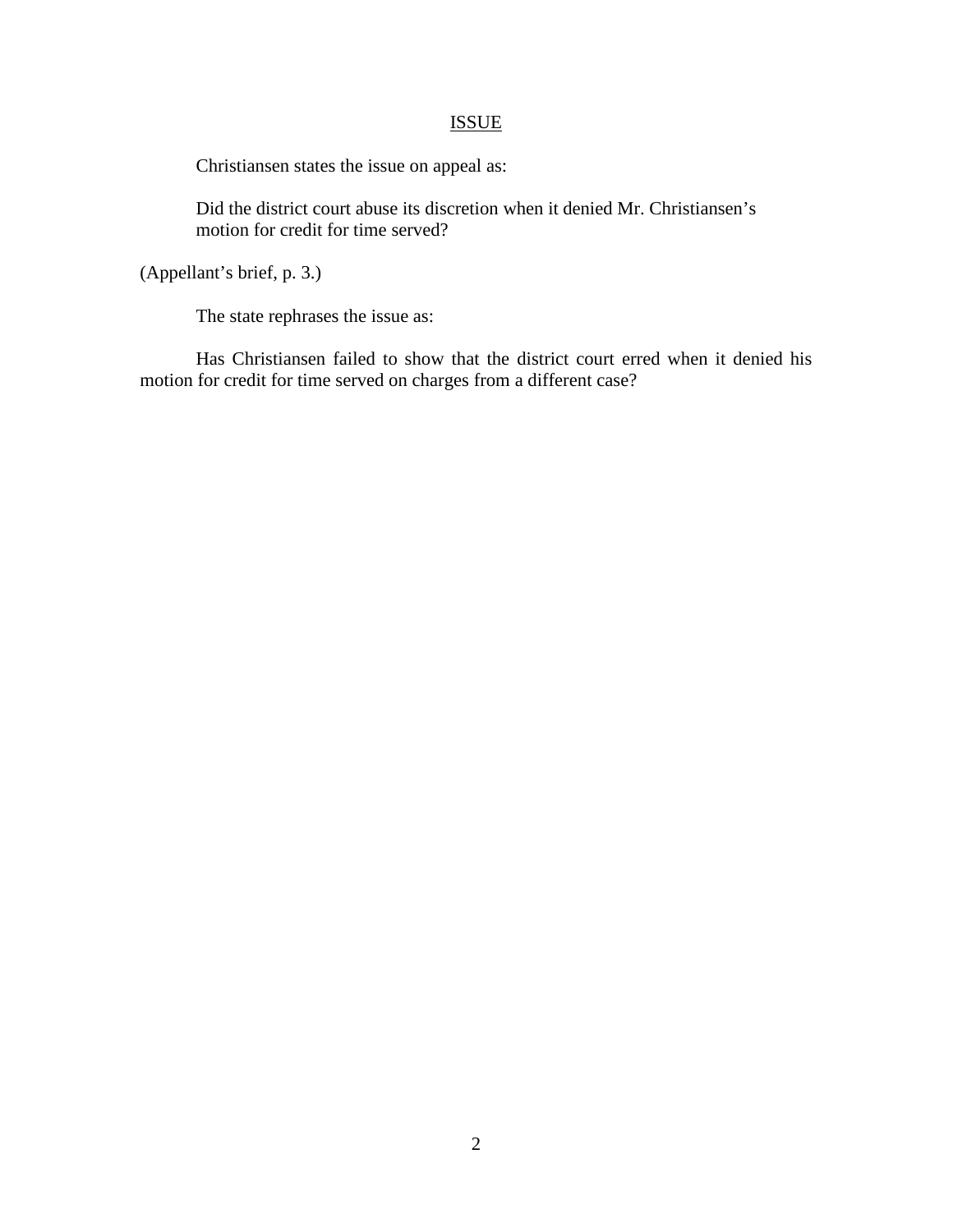#### ARGUMENT

## Christiansen Has Failed To Show That The District Court Erred When It Denied His Motion For Credit For Time Served On Charges From A Different Case

### A. Introduction

Christiansen moved in this case for credit for time served on charges brought in different cases on the theory that it would be unjust if he did not receive credit for dismissed charges. (R., vol. 2, p. 11.) The district court denied the motion. (R., vol. 2, p. 25.)

On appeal Christiansen "recognizes the district court did not err as a matter of law" but nevertheless contends "that the district court abused its discretion considering the equities in this case." (Appellant's brief, pp. 4-5.) Because his argument is contrary to controlling authority, Christiansen has failed to show error.

### B. Standard Of Review

 "Whether the district court properly applied the law governing credit for time served is a question of law over which we exercise free review." State v. Covert, 143 Idaho 169, 170, 139 P.3d 771, 772 (Ct. App. 2006). "We defer to the trial court's findings of fact, however, unless those findings are unsupported by substantial and competent evidence in the record and are therefore clearly erroneous." Id.

## C. Christiansen Is Not Entitled To Credit For Time Served On Charges Other Than The Offense For Which The Judgment Was Entered In This Case

A defendant is entitled to credit for time served "for any period of incarceration prior to entry of judgment, if such incarceration was for the offense or an included offense for which the judgment was entered." I.C. § 18-309(1). The test for whether a defendant is entitled to credit is whether he was (1) "incarcerated during the intervening period from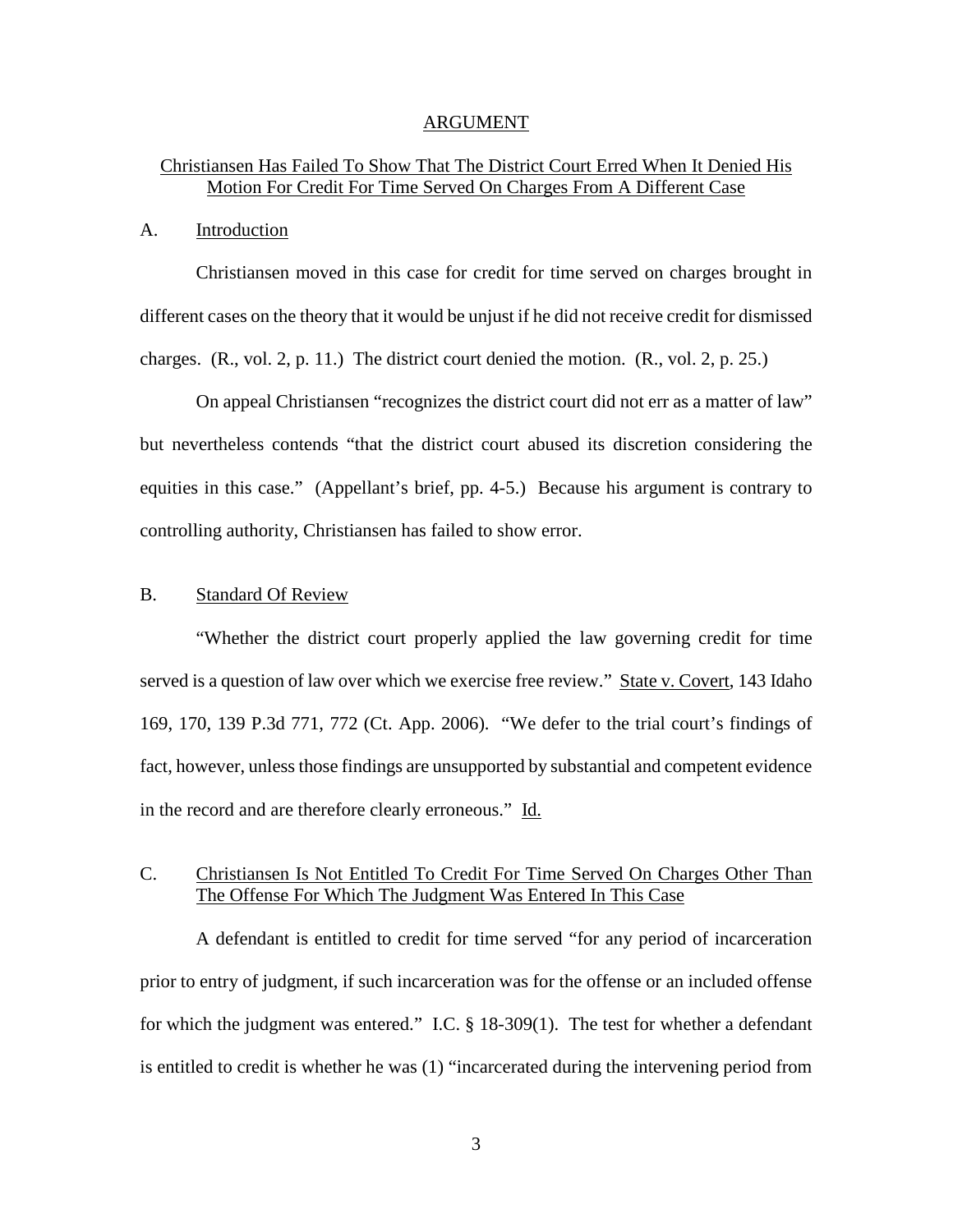when the arrest warrant was served and the judgment of conviction was entered" and (2) "putting aside any alternative reason for the defendant's incarceration, the relevant offense must be one that provides a basis for the defendant's incarceration." State v. Brand, 162 Idaho 189, 192-93, 395 P.3d 809, 812-13 (2017). This second prong of this test "lays aside any alternative reason for the defendant's incarceration and simply requires that the relevant offense be one that provides a basis for incarceration." State v. Gonzalez, 165 Idaho 95, 99, 439 P.3d 1267, 1271 (2019). The defendant is entitled to credit only if his "prejudgment jail time was for 'the offense' the defendant was convicted of and sentenced for." State v. Owens, 158 Idaho 1, 4, 343 P.3d 30, 33 (2015).

Here Christiansen sought credit for time he was in jail on charges other than the offense for which he was convicted and sentenced in this case. (R., vol. 2, pp. 9-12.) The applicable legal standards, as Christiansen recognizes, do not entitled him to credit for time served. He has therefore failed to show error in the denial of his motion for credit for time served.

## D. Christiansen Has Shown No Abuse Of Discretion In Denying A Reduction Of Sentence

 Christiansen, recognizing that the district court committed no legal error, contends the district court should have granted credit for time served as an equitable matter. (Appellant's brief, pp. 4-5.<sup>[1](#page-7-0)</sup>) He cites no authority for the proposition that an Idaho court

 $\overline{a}$ 

<span id="page-7-0"></span> $1$  The state notes that Christiansen's request for 224 days of time served would have reduced the determinate portion of the sentence below the mandatory minimum period of three years, I.C. § 37-2732B(a)(4)(A), a reduction beyond the district court's discretion. In an exercise of discretion the district court could at most have reduced the three and onehalf years determinate portion of the sentence to the three years mandatory minimum, a reduction of 182 days.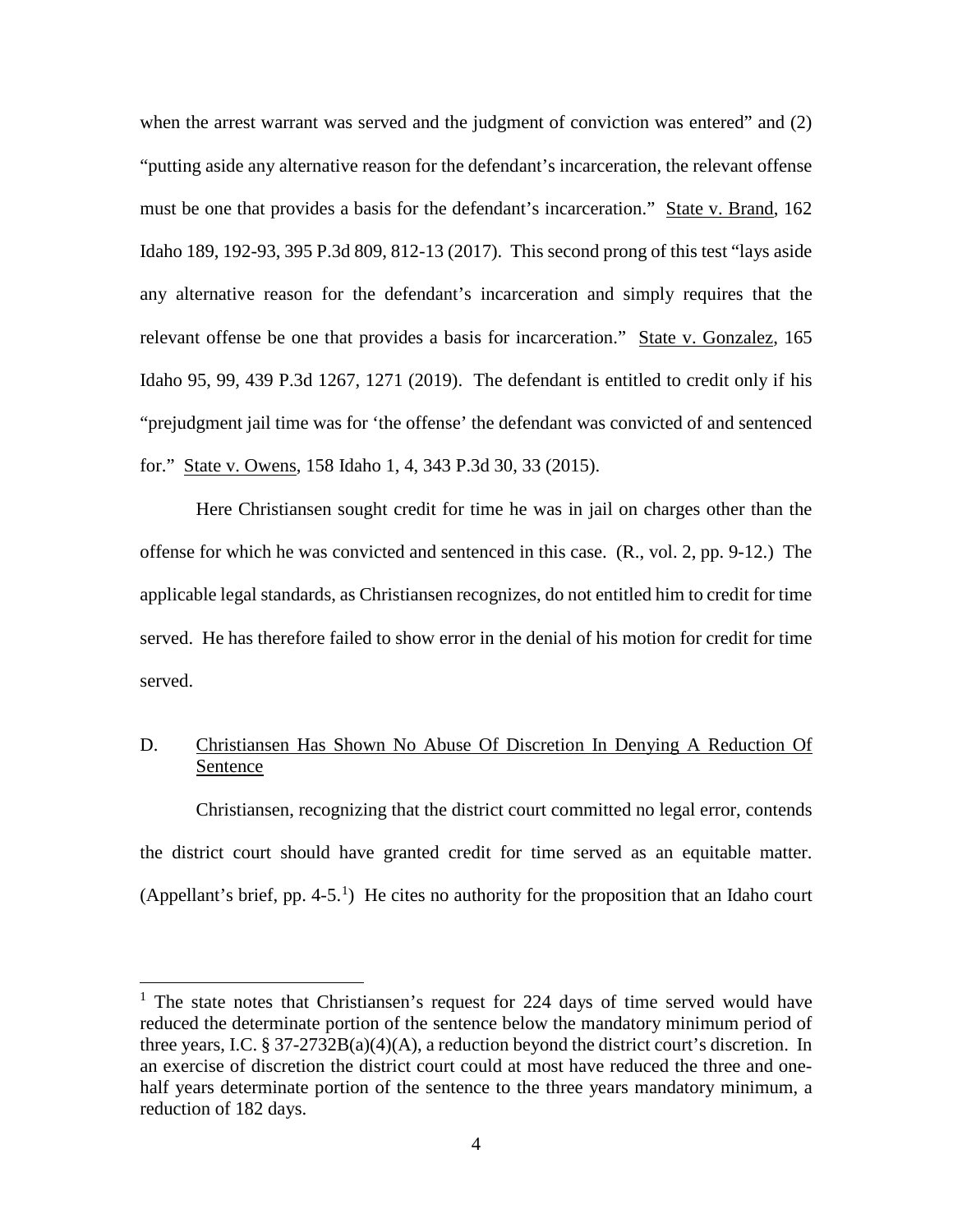may, on equitable grounds, disregard the statutory framework for calculating the service of a sentence. (Id.) This Court "will not consider an issue not supported by argument and authority in the opening brief." Bach v. Bagley, 148 Idaho 784, 790, 229 P.3d 1146, 1152 (2010) (quotation marks omitted). If an argument is not supported by authority, "it is deemed to be waived." Primera Beef, LLC v. Ward, 166 Idaho 180, \_\_\_, 457 P.3d 161, 165 (2020). Because Christiansen offers no authority for his argument that a court may disregard statutes when it deems their application inequitable, he has failed to present an argument that can be considered by this Court.

To the extent his argument is considered, it is without merit. "[A] district court may only give credit for the correct amount of time actually served by the defendant prior to imposition of judgment in the case; the district court does not have discretion to award credit for time served that is either more or less than that." State v. Moore, 156 Idaho 17, 21, 319 P.3d 501, 505 (Ct. App. 2014). The district court did not have discretion to ignore the statute.

Finally, if considered as a general request to reduce the sentence,<sup>[2](#page-8-0)</sup> again there is no error. "In presenting a Rule 35 motion, a defendant must show that the sentence is excessive in light of new or additional information subsequently provided to the district court in support of the motion." State v. Smith, 161 Idaho 162, 164, 384 P.3d 409, 411 (Ct. App. 2016) (citing State v. Huffman, 144 Idaho 201, 203, 159 P.3d 838, 840 (2007)). That Christiansen had been incarcerated on the other two cases was known to the district court at sentencing, and in fact considered, in imposing a determinate portion six months

 $\overline{a}$ 

<span id="page-8-0"></span> $2^2$  The state is not, by making this argument, conceding that this issue was presented to the district court or properly raised to this Court. The state is merely addressing the only *legal* grounds on which the district court could have reduced the sentence.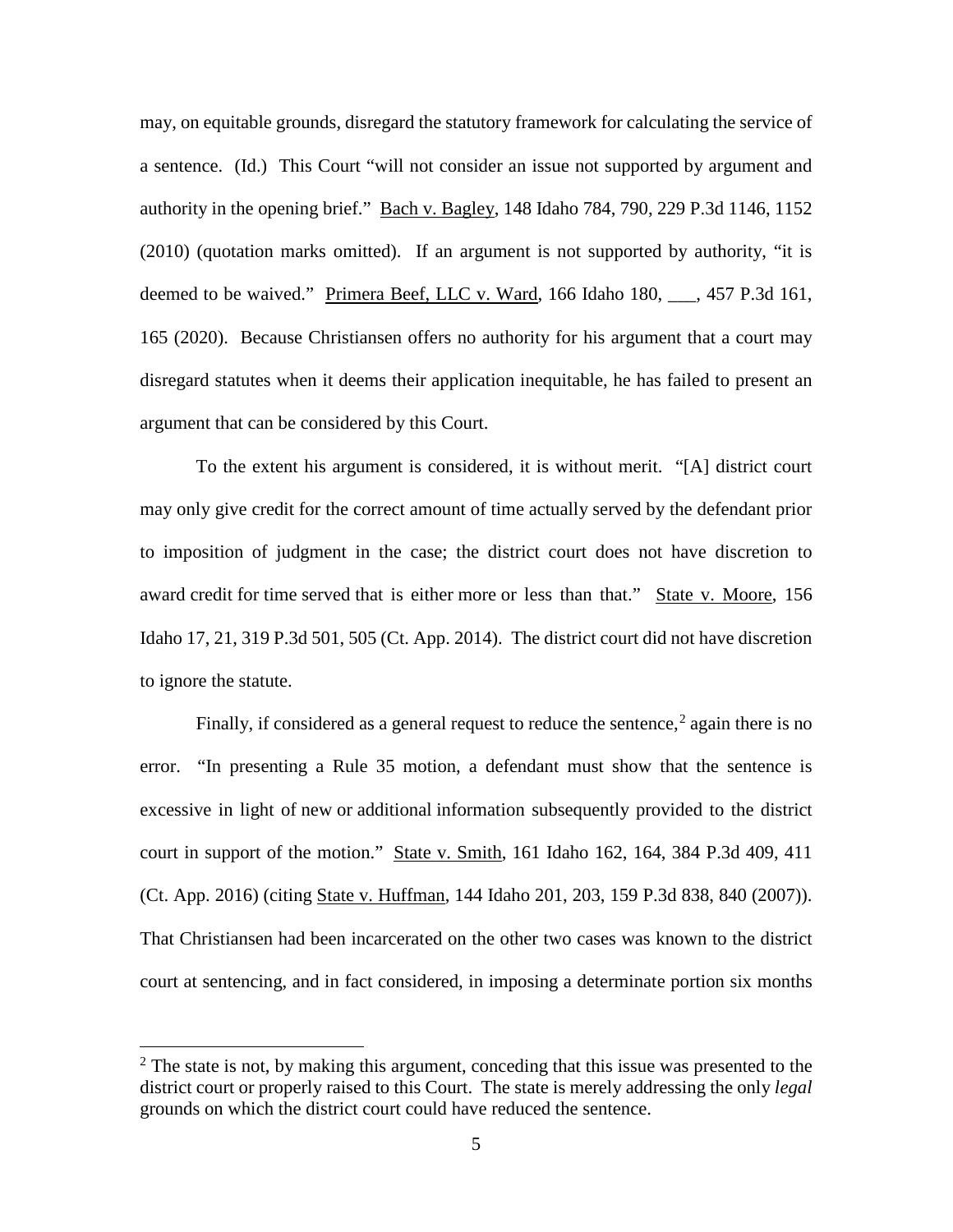above the mandatory minimum.  $(6/22/20 \text{ Tr}., p. 34, L. 3 - p. 37, L. 11.)$  It was not new information and did not show the sentence to be excessive.

Idaho's statutes provide the method of calculating credit for time served. Application of that statutory framework, as Christiansen concedes, shows he is not entitled to credit for time served in a difference case. Christiansen has failed to present a viable argument, one that may be considered by this Court, that the district court had equitable power to disregard the statutory framework for calculating time served. Finally, even though the issue was not presented to the district court or to this Court as a general request to reduce the sentence, if considered that argument fails too. Christiansen has shown no error.

## **CONCLUSION**

The state respectfully requests this Court to affirm the district court's order denying the Rule 35 motion for credit for time served.

DATED this 5th day of March, 2021.

 /s/ Kenneth K. Jorgensen KENNETH K. JORGENSEN Deputy Attorney General